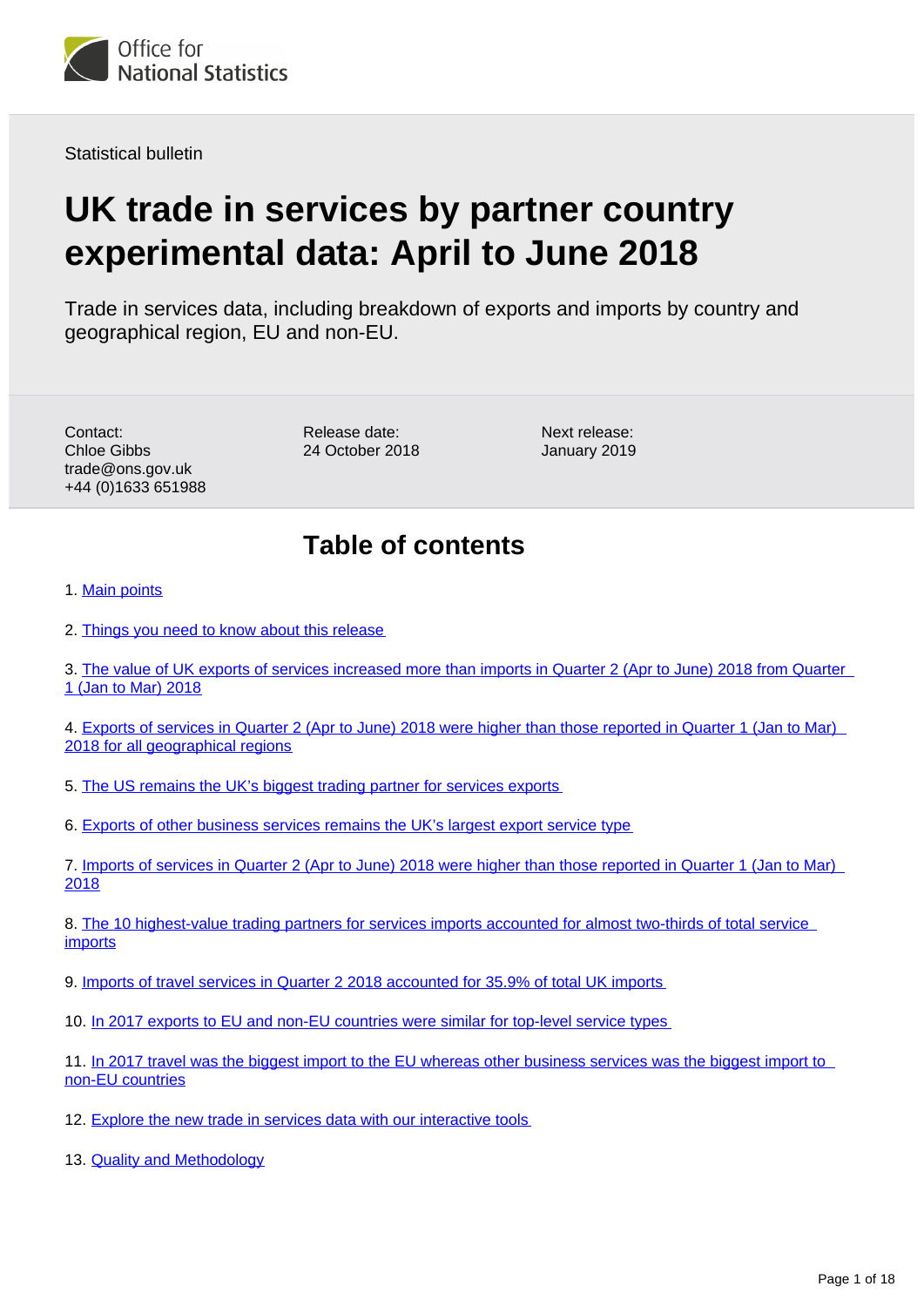# <span id="page-1-0"></span>**1 . Main points**

- This release covers all the UK economy's trade in services, presenting UK trade in services by 67 countries and 31 service types; this supersedes our previous quarterly release which only used data from the International Trade in Services Survey.
- The value of UK exports and imports of services increased in Quarter 2 (Apr to June) 2018.
- The European Union (EU) remained the UK's largest trading partner for both exports and imports of services in Quarter 2 2018, while the US was the largest trading partner when considering individual countries.
- Other business services not included elsewhere was the largest export service type in Quarter 2 2018.
- Imports of travel services has seen a 34.6% increase in Quarter 2 2018 compared with Quarter 1 (Jan to Mar) 2018, with Spain being the UK's largest import trading partner of travel services.
- By top-level service types, exports to EU countries were similar to exports to non-EU countries in 2017.
- Imports of travel services from the EU accounted for 42.0% of total EU imports in 2017 and imports of other business services from non-EU countries accounted for 27.6% of total non-EU imports.

### <span id="page-1-1"></span>**2 . Things you need to know about this release**

This release covers all the UK economy's trade in services superseding our previous quarterly release, which included only those industries surveyed by our International Trade in Services Survey (ITIS). ITIS accounts for approximately 58% and 45% of total UK trade in services exports and imports respectively. ITIS does not include industries in travel; transport; banking and other financial institutions; higher education; charities; and most activities within the legal profession.

The UK trade in services data has been produced as part of planned improvements to our trade statistics described in section 3.3 of the [trade development plan](https://www.ons.gov.uk/economy/nationalaccounts/balanceofpayments/articles/uktradedevelopmentplan/2017). In response to user needs, one of our main priorities is to publish detailed trade figures across more dimensions than we do currently; for example, across industries, geographic trade partners and service types. A large focus for the trade development plan is also making improvements to the quality of the trade figures.

This release contains more detailed service types by partner country than has ever been available before with 31 service types by 67 countries. While we currently publish service type by partner country annually in [Pink Book,](https://www.ons.gov.uk/economy/nationalaccounts/balanceofpayments/bulletins/unitedkingdombalanceofpaymentsthepinkbook/2018) we have increased the level of detail available and produced quarterly data for Quarter 1 (Jan to Mar) 2016 to Quarter 2 (Apr to June) 2018.

We have made significant quality improvements to the UK trade in services by partner country experimental dataset. This was partly through fuller use of the improved quarterly country breakdown derived from the increased and optimised quarterly ITIS survey. In order to deliver at the pace required, the data are closely aligned to the Balance of Payments but are not fully consistent. Improvements that have been made for Quarter 1 2017 to Quarter 2 2018 will be included within the next Balance of Payments release in December. The improvements in the 2016 data will be incorporated into Pink Book 2019, the first opportunity to revise this time period within the wider accounts.

Estimates derived from the International Passenger Survey (IPS) are used to help measure exports and imports of travel services. The International Passenger Survey (IPS) has recently transferred data collection from paper forms to tablet computers. While initial analysis of the new data found no detectible discontinuities, we are continuing to check the data. Therefore, headline trade and other national accounts estimates will continue to include some forecast data for exports and imports of travel services in the most recent periods. More information is available in the [Overseas travel and tourism release.](https://www.ons.gov.uk/peoplepopulationandcommunity/leisureandtourism/bulletins/overseastravelandtourism/previousReleases)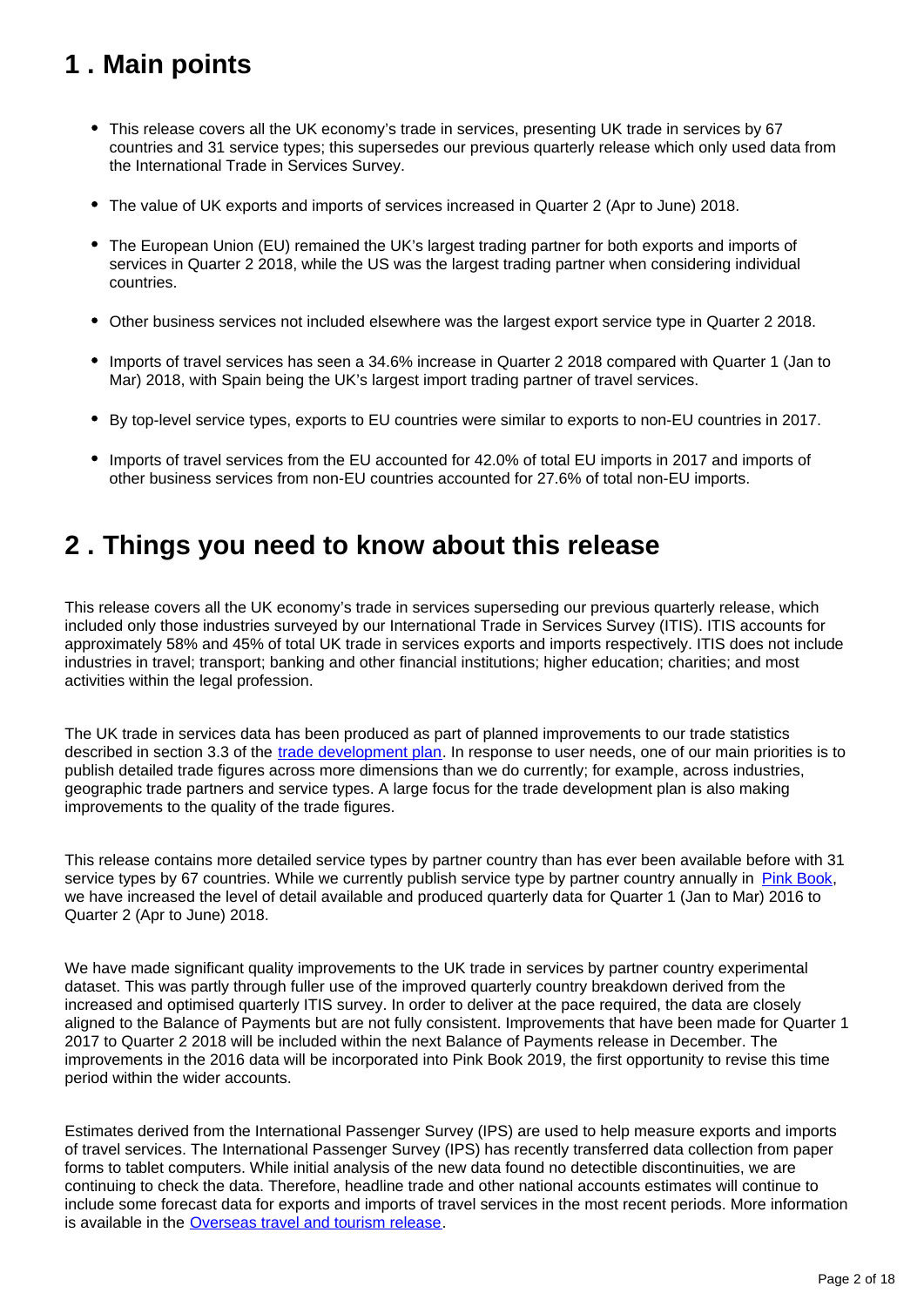Data are provided in as much detail as possible without disclosing the details of any individual companies, however, this means some figures have been suppressed to protect confidentiality.

You are advised to be cautious when interpreting changes between quarters given that the series are not seasonally adjusted and few data points are presented.

## <span id="page-2-0"></span>**3 . The value of UK exports of services increased more than imports in Quarter 2 (Apr to June) 2018 from Quarter 1 (Jan to Mar) 2018**

The value of UK exports of services increased from £66.9 billion in Quarter 1 (Jan to Mar) 2018, to £72.3 billion in Quarter 2 (Apr to June) 2018, an increase of 8.0%, as shown in Table 1.

The value of UK imports of services increased by 10.3% over the same period, from £39.0 billion in Quarter 1 2018 to £43.1 billion in Quarter 2 2018.

Both exports and imports of services were higher in Quarter 2 2018 compared with the same quarter a year ago. Exports rose by 5.4%, from £68.6 billion in Quarter 2 2017 to £72.3 billion in Quarter 2 2018. The percentage of imports increased by slightly more, rising by 5.9% from £40.7 billion in Quarter 2 2017 to £43.1 billion in Quarter 2 2018.

Table 1: Total UK trade in service exports and imports, Quarter 1 (Jan to Mar) 2016 to Quarter 2 (Apr to June) 2018, £ million, UK

#### **Q1 2016 Q2 2016 Q3 2016 Q4 2016 Q1 2017 Q2 2017 Q3 2017 Q4 2017 Q1 2018 Q2 2018**

| UK exports 57,710 64,135 66,455 69,588 63,254 68,584 72,781 74,405 66,925 72,311 |  |  |  |  |  |
|----------------------------------------------------------------------------------|--|--|--|--|--|
| UK imports 33,576 38,164 46,017 38,366 37,221 40,675 47,596 39,237 39,033 43,062 |  |  |  |  |  |

Source: Office for National Statistics

**Notes** 

1. Quarter 1 is January to March, Quarter 2 is April to June, Quarter 3 is July to September and Quarter 4 is October to December. [Back to table](#page-0-0)

### <span id="page-2-1"></span>**4 . Exports of services in Quarter 2 (Apr to June) 2018 were higher than those reported in Quarter 1 (Jan to Mar) 2018 for all geographical regions**

The value of services exports for Quarter 2 (Apr to June) 2018 increased to all geographical regions. The largest increase between Quarter 1 (Jan to Mar) 2018 and Quarter 2 2018 was for exports to the EU, which rose by £2.3 billion; from £27.6 billion to £29.9 billion. This was largely due to increases to Ireland and Italy, most notably in exports of other business services not included elsewhere and personal travel respectively.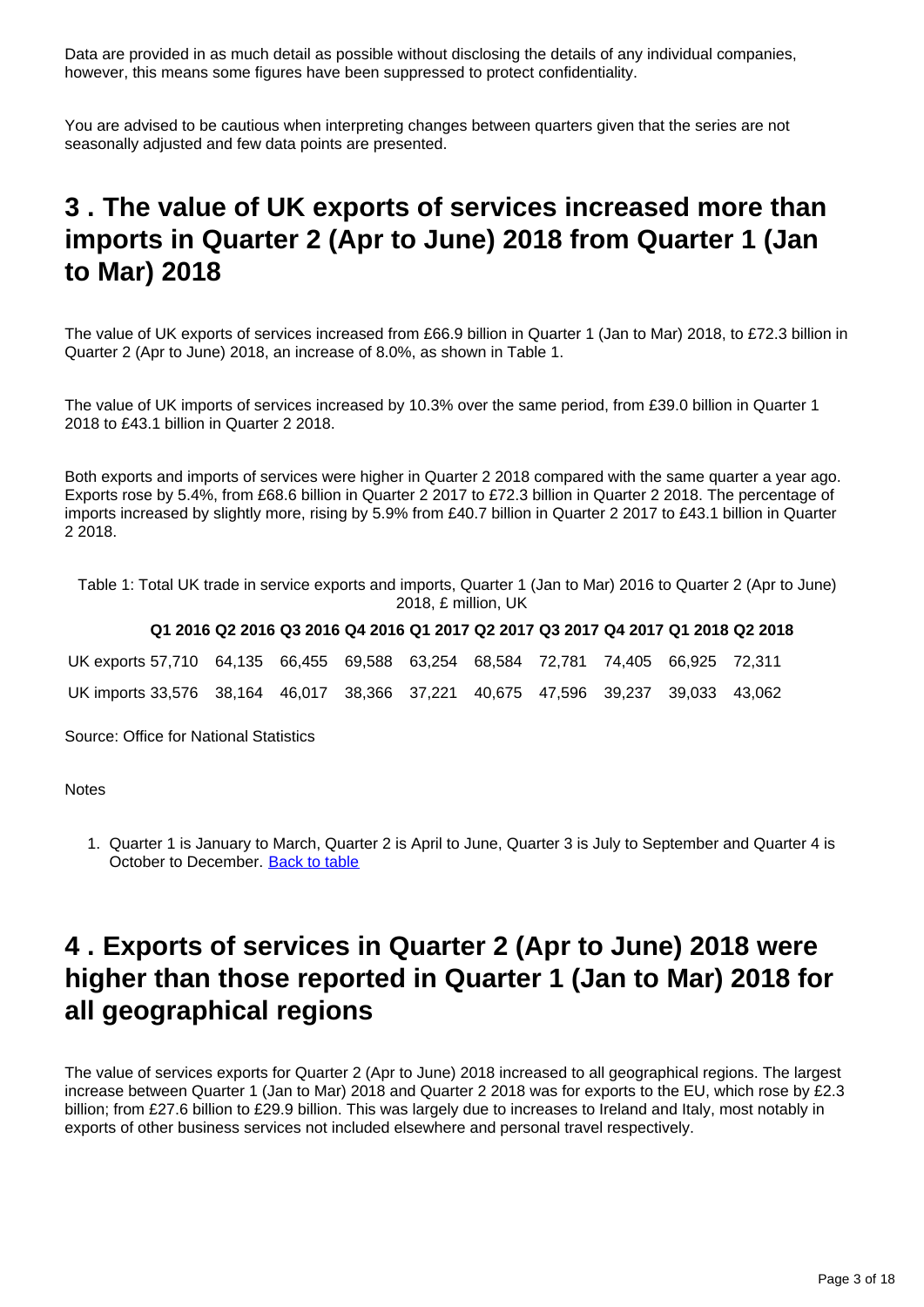Other business services not included elsewhere includes distribution services (water, steam, gas, petroleum) and electricity where provided separately from transmission; air conditioning supply; placement of personnel; security and investigative services; translation and interpretation; photographic services; building cleaning; real estate services to businesses; and any other business services that cannot be classified within other business services.

America saw an increase of £1.5 billion, primarily driven by other business services to the US which increased by £0.7 billion. Asia, Non-EU Europe, Australasia and Oceania and Africa all saw increases in exports of less than £0.9 billion.

#### **Figure 1: UK exports of services by geographical region, Quarter 1 (Jan to Mar) 2017 to Quarter 2 (Apr to June) 2018**

Figure 1: UK exports of services by geographical region, Quarter 1 (Jan to Mar) 2017 to Quarter 2 (Apr to June) 2018



#### **Source: Office for National Statistics**

**Notes:**

1. International organisations is not included within the geographical regions but can be found in the associated datasets.

It is important to note that these estimates for UK services exports are not seasonally adjusted. Therefore, some variation from quarter to quarter will be explained by the time of the year, where trade in some services could be more common than at other times of the year.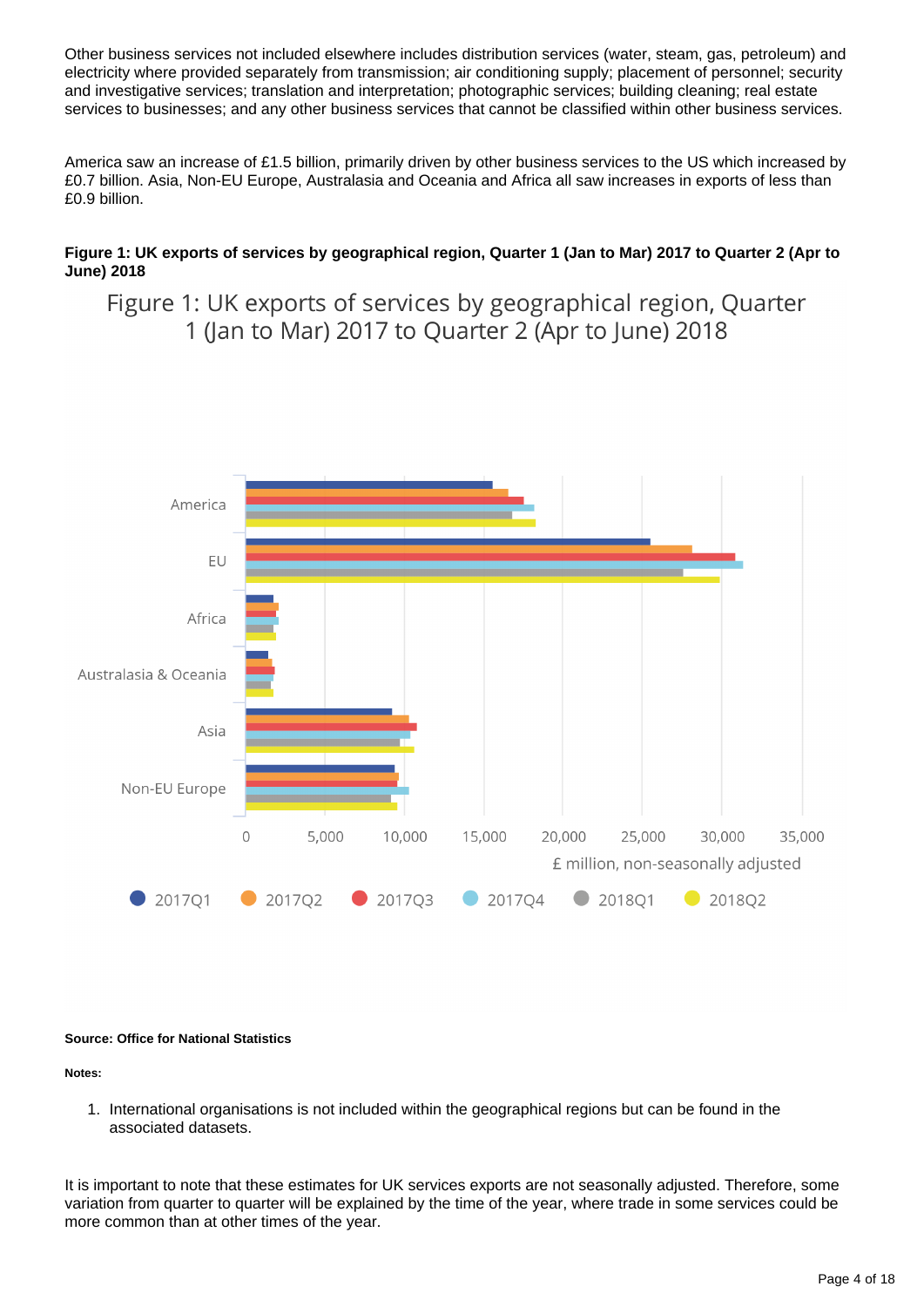Compared with the same quarter a year ago, exports to the EU saw the largest increase of the geographical regions, rising from £28.1 billion in Quarter 2 2017 to £29.9 billion in Quarter 2 2018. This was primarily driven by an increase in exports to Ireland of other business services not included elsewhere.

Exports to America increased by £1.7 billion in Quarter 2 2018 compared with Quarter 2 2017. Service exports of legal, accounting, management consulting and public relations to the US accounted for £0.9 billion of this increase.

# <span id="page-4-0"></span>**5 . The US remains the UK's biggest trading partner for services exports**

The value of exports to the UK's top 10 export destinations increased in Quarter 2 (Apr to June) 2018 compared with Quarter 1 (Jan to Mar) 2018. The only exception was exports to Switzerland which decreased by £0.2 billion.

The US remains the UK's largest export partner, accounting for £15.2 billion, or 21.0% of all UK exports of services in Quarter 2 2018, as shown in Table 2. The value of exports to Germany was the second highest at £4.9 billion, with exports to France the third-highest destination at £4.5 billion. Exports to Germany and France were equivalent to 6.7% and 6.1% of total UK services exports, respectively. Taken together, UK exports to the top three countries accounted for 33.9% of all UK services exports.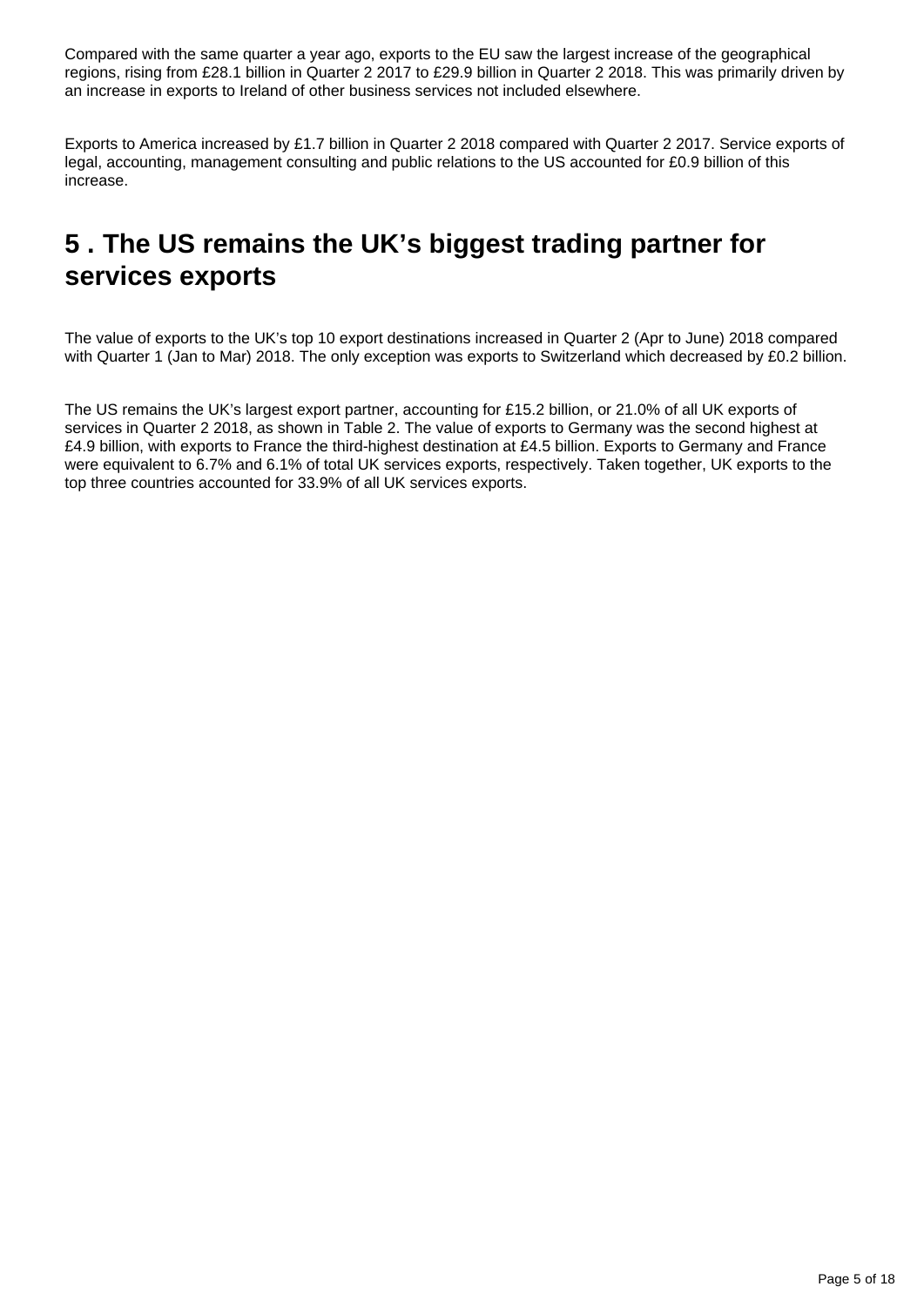Table 2: Largest export partner countries, Quarter 2 (Apr to June) 2017 to Quarter 2 2018, UK

| <b>Country</b>           | £ million              |            |            |                                   | <b>Cumulative</b><br>percentages<br>of total services exports |                        |                        |
|--------------------------|------------------------|------------|------------|-----------------------------------|---------------------------------------------------------------|------------------------|------------------------|
|                          | Q <sub>2</sub><br>2017 | Q3<br>2017 | Q4<br>2017 | Q1<br>2018                        | Q <sub>2</sub><br>2018                                        | Q <sub>2</sub><br>2017 | Q <sub>2</sub><br>2018 |
| <b>United States</b>     | 13,709                 |            |            | 14,544 15,054 14,117 15,180 20.0  |                                                               |                        | 21.0                   |
| Germany                  | 4,646                  | 4,954      |            | 4,939 4,541 4,861                 |                                                               | 26.8                   | 27.7                   |
| France                   | 4,300                  |            |            | 4,473 4,524 4,242 4,470           |                                                               | 33.0                   | 33.9                   |
| Netherlands              | 4,255                  | 4,639      |            | 4,791 4,312 4,387 39.2            |                                                               |                        | 40.0                   |
| Ireland                  | 3,249                  | 4.187      |            | 4,906 3,432 4,034 44.0            |                                                               |                        | 45.5                   |
| Switzerland              | 3,005                  | 3,171      |            | 3,410 3,081 2,876 48.4            |                                                               |                        | 49.5                   |
| Italy                    | 2,389                  |            |            | 2,642 2,351 2,072 2,535 51.8      |                                                               |                        | 53.0                   |
| Spain                    | 1,791                  |            |            | 1,914 1,799 1,696 1,848 54.5      |                                                               |                        | 55.6                   |
| Japan                    | 1,835                  | 1,861      |            | 1,788 1,783 1,836 57.1            |                                                               |                        | 58.1                   |
| Jersey                   | 1,612                  |            |            | 1,212 1,256 1,280 1,603 59.5      |                                                               |                        | 60.3                   |
| Rest of the World 27,793 |                        |            |            | 29,184 29,587 26,369 28,681 100.0 |                                                               |                        | 100.0                  |

Source: Office for National Statistics

#### **Notes**

- 1. Quarter 1 is January to March, Quarter 2 is April to June, Quarter 3 is July to September and Quarter 4 is October to December. [Back to table](#page-0-0)
- 2. United States including Puerto Rico. **[Back to table](#page-0-0)**

## <span id="page-5-0"></span>**6 . Exports of other business services remains the UK's largest export service type**

Other business services, which includes research and development; professional and management consulting services; and technical, trade-related and other business services not included elsewhere, was the largest service type export accounting for 28.0% in Quarter 2 (Apr to June) 2018 of total services exports. This percentage share has remained constant from Quarter 2 2017, showing it is consistently a strong export service for the UK.

Financial services exports, the second-largest export type, has grown slightly between Quarter 2 2018 and Quarter 1 (Jan to Mar) 2018; from £15.3 billion to £16.0 billion.

Travel saw the largest growth of 51.2% in Quarter 2 2018 compared with Quarter 1 2018 after seeing a 25.6% fall in the previous quarter.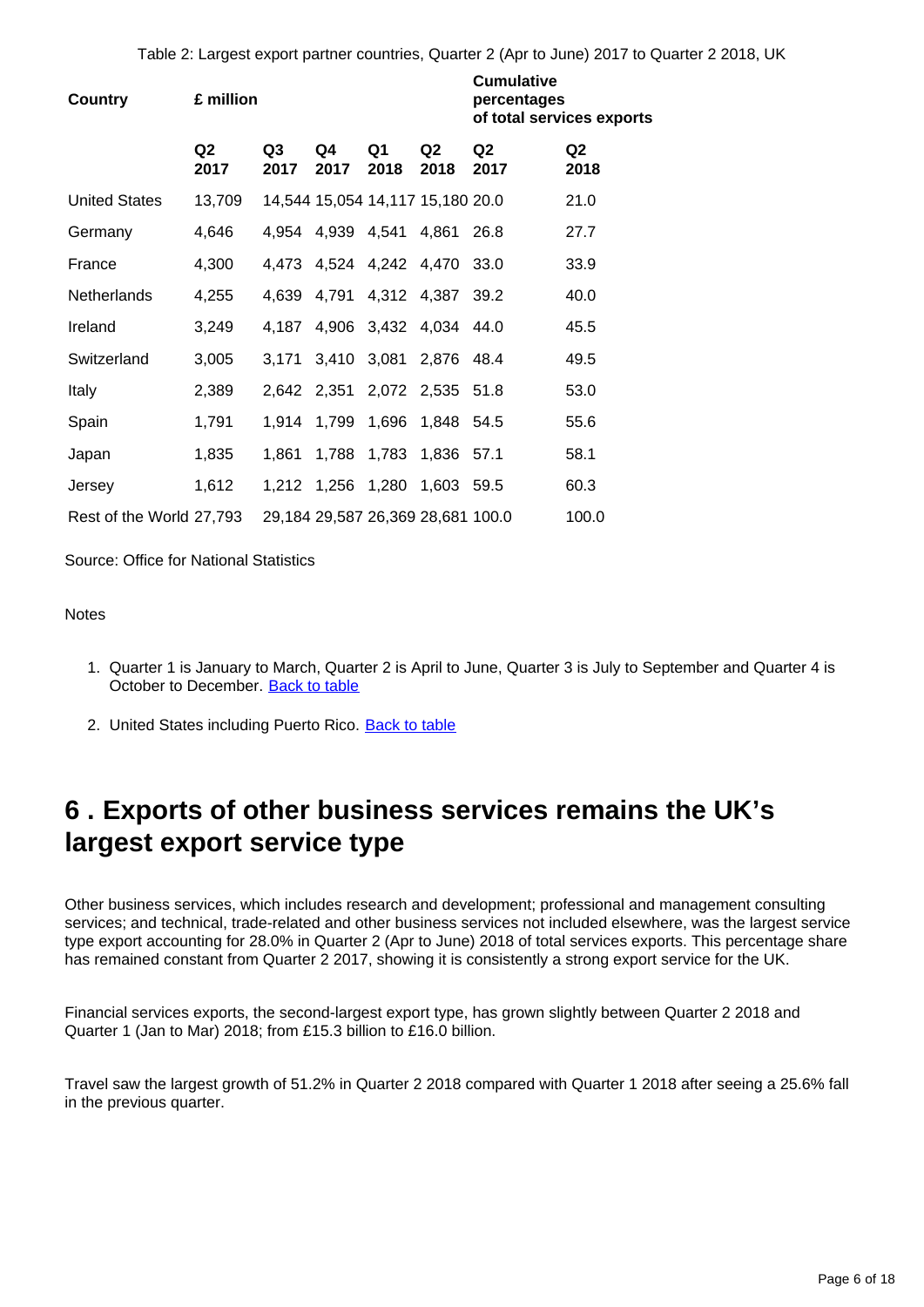| <b>Service type</b>                   | £ million              |                        |                                   | <b>Cumulative</b><br>percentages<br>of total services exports |            |                        |                        |
|---------------------------------------|------------------------|------------------------|-----------------------------------|---------------------------------------------------------------|------------|------------------------|------------------------|
|                                       | Q <sub>2</sub><br>2017 | Q <sub>3</sub><br>2017 | Q4<br>2017                        | Q1<br>2018                                                    | Q2<br>2018 | Q <sub>2</sub><br>2017 | Q <sub>2</sub><br>2018 |
| <b>Other Business Services 19,231</b> |                        |                        | 19,696 22,940 19,362 20,270 28.0  |                                                               |            |                        | 28.0                   |
| Financial                             | 14,815                 |                        | 14,514 15,308 15,279 15,969 49.6  |                                                               |            |                        | 50.1                   |
| Travel                                | 9,975                  |                        | 12,973 10,038 7,473 11,300 64.2   |                                                               |            |                        | 65.7                   |
| Transportation                        | 7,658                  | 8.151                  | 7,424 7,104 7,641 75.4            |                                                               |            |                        | 76.3                   |
| Insurance and Pension                 | 4.970                  | 4.326                  | 4,574 4,923 5,285 82.6            |                                                               |            |                        | 83.6                   |
| Other service types                   | 11,935                 |                        | 13,121 14,121 12,784 11,846 100.0 |                                                               |            |                        | 100.0                  |

Source: Office for National Statistics

#### Notes

1. Quarter 1 is January to March, Quarter 2 is April to June, Quarter 3 is July to September and Quarter 4 is October to December. [Back to table](#page-0-0)

Figure 2 shows the value for each component of other business services in Quarter 2 2018. Other business services not included elsewhere accounted for 36.7% of total exports of other business services, followed by legal, accounting, management consulting and public relations which made up 28.2%.

Legal, accounting, management consulting and public relations is a sub-component of professional and management consulting services.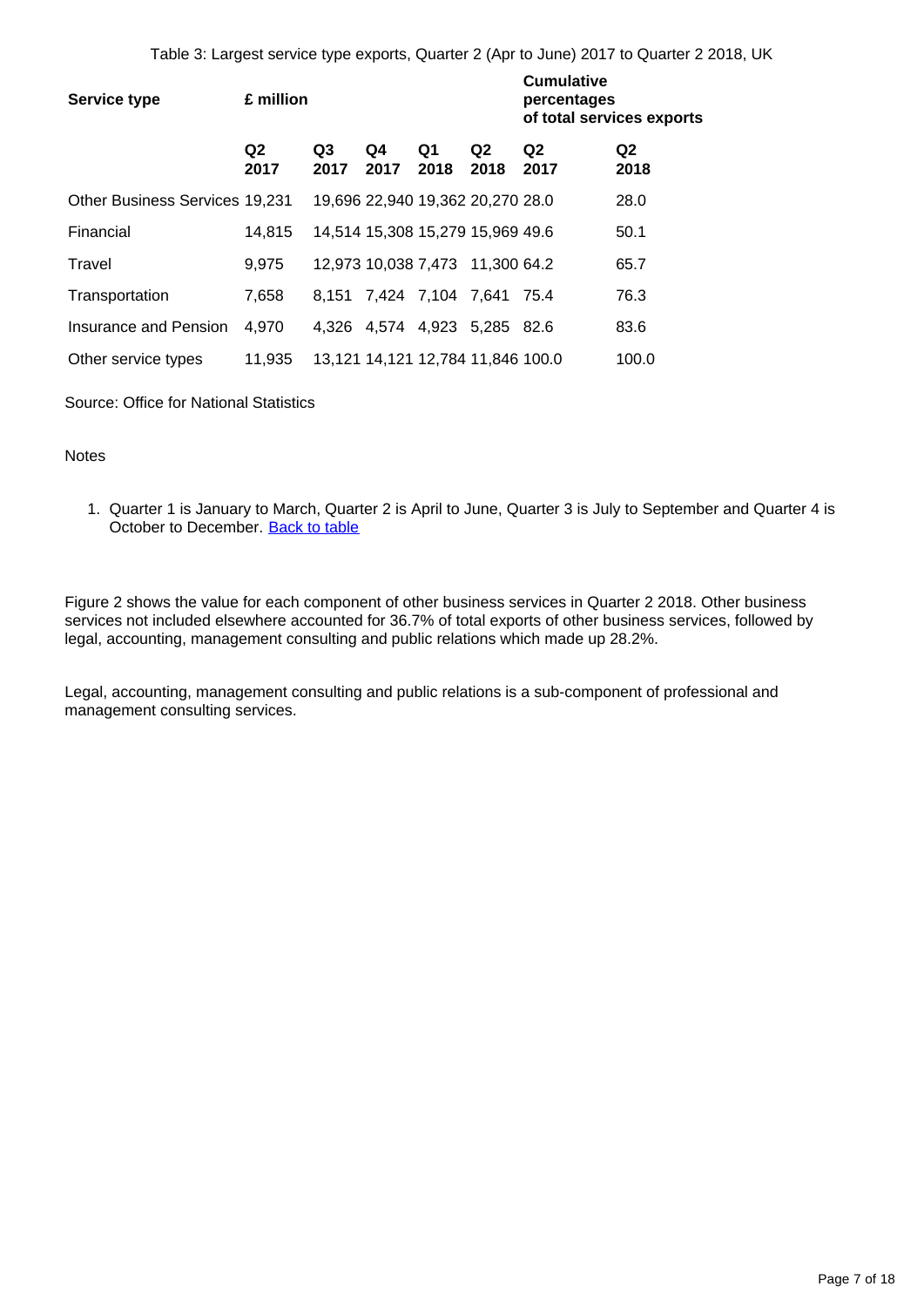### **Figure 2: Total exports of other business services, Quarter 2 (Apr to June) 2018** Figure 2: Total exports of other business services, Quarter 2 (Apr to June) 2018



#### **Source: Office for National Statistics**

In Quarter 2 2018 the US was the largest export partner for other business services, accounting for 28.7%. The £5.8 billion export of other business services to the US was primarily driven by £2.0 billion of legal, accounting, management consulting and public relations.

Ireland was the second-largest export partner for other business services, followed by the Netherlands, Switzerland and Germany, as shown in Figure 3. The top five export partners accounted for 58.8% of total exports of other business services.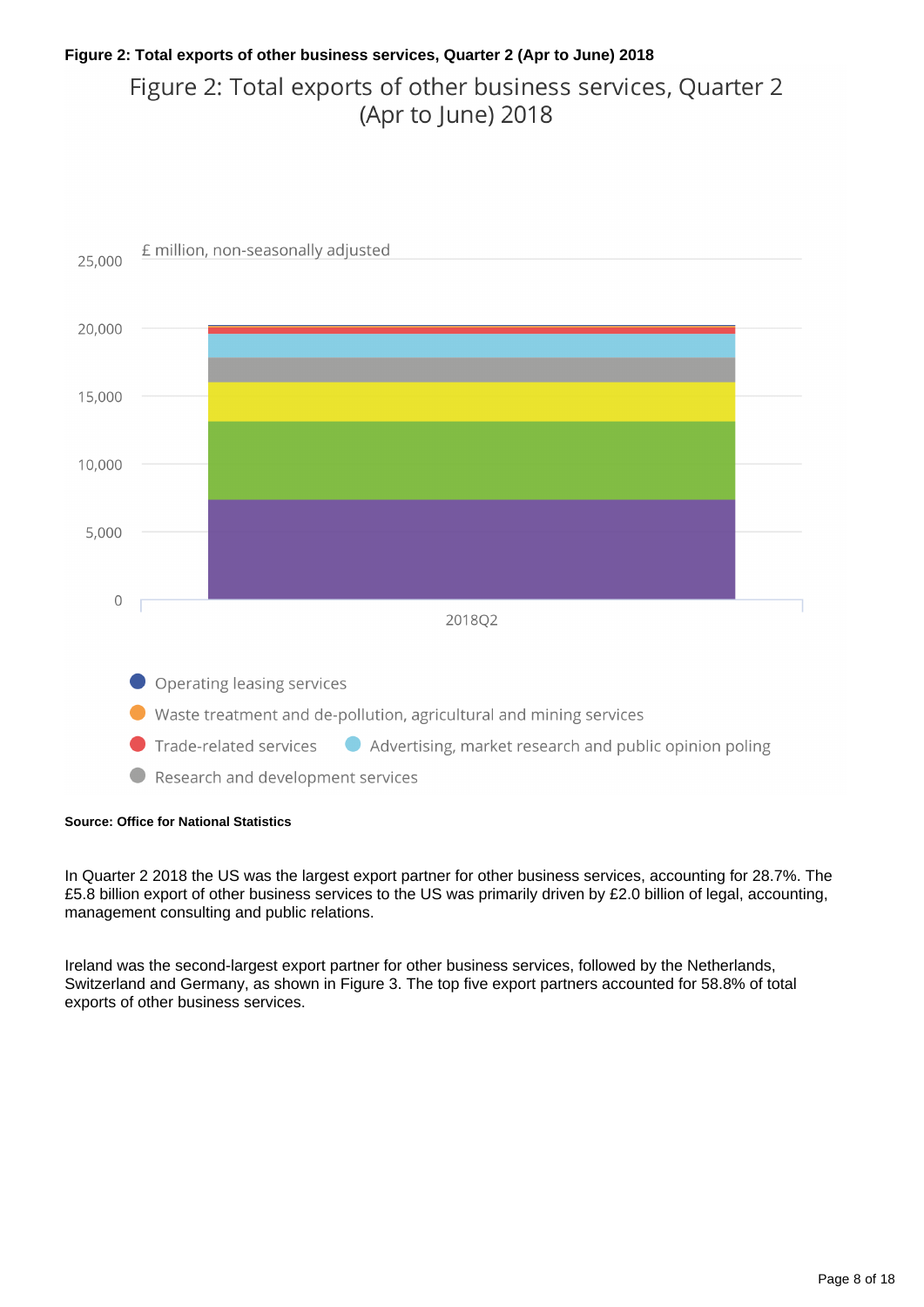### **Figure 3: Exports of other business services by partner country, Quarter 2 (Apr to June) 2018** Figure 3: Exports of other business services by partner country, Quarter 2 (Apr to June) 2018



**Source: Office for National Statistics**

## <span id="page-8-0"></span>**7 . Imports of services in Quarter 2 (Apr to June) 2018 were higher than those reported in Quarter 1 (Jan to Mar) 2018**

Imports of services increased in Quarter 2 (Apr to June) 2018 compared with Quarter 1 (Jan to Mar) 2018 for all geographical regions, except Africa which saw a small decrease. Of all the geographical regions presented in Figure 4, imports from the EU increased the most over the quarter from £18.6 billion to £21.8 billion; a rise of £3.2 billion. This increase was driven by imports of personal travel services from Spain of £0.7 billion.

Imports of travel covers goods and services provided to UK residents during visits abroad of less than one year, excluding students and medical patients who remain residents of their country of origin, even if the length of stay in another economy is more than a year.

Service imports from the Americas also increased in Quarter 2 2018; from £8.6 billion to £9.0 billion. The increase of £0.5 billion was mainly due to imports of travel services from the US.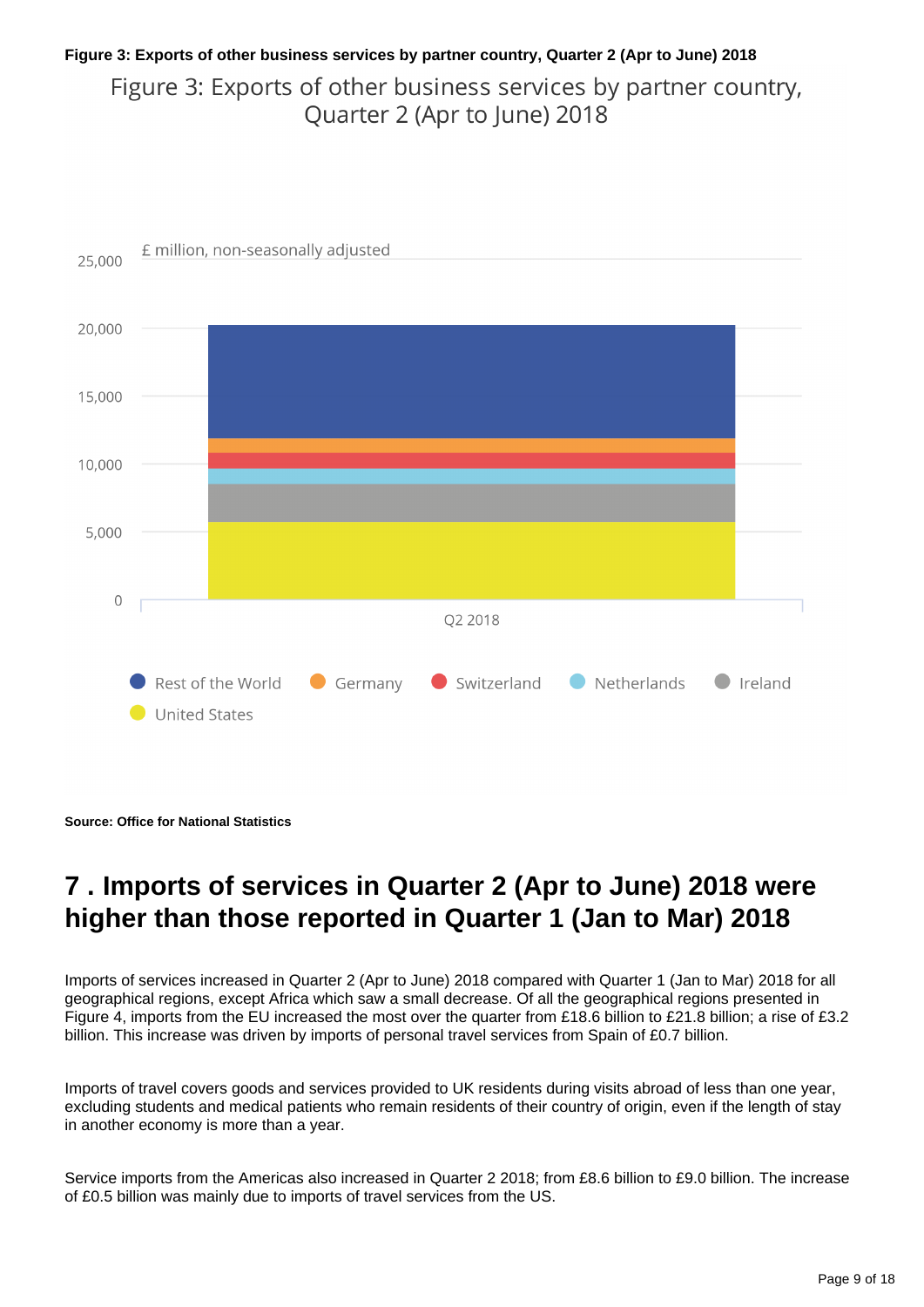#### **Figure 4: UK imports of services by geographical region, Quarter 1 (Jan to Mar) 2017 to Quarter 2 (Apr to June) 2018**

Figure 4: UK imports of services by geographical region, Quarter 1 (Jan to Mar) 2017 to Quarter 2 (Apr to June) 2018



#### **Source: Office for National Statistics**

#### **Notes:**

1. International organisations is not included within the geographical regions but can be found in the associated datasets.

Compared with the same quarter a year ago, imports from the EU saw the largest increase of £2.3 billion, rising from £19.5 billion in Quarter 2 2017 to £21.8 billion in Quarter 2 2018. Service imports from Ireland and Spain saw the largest increases of £0.5 billion and £0.4 billion respectively.

Imports from America saw the largest decrease of £0.4 billion in Quarter 2 2018 compared with Quarter 2 2017. Service imports of other business services not included elsewhere from the US decreased by £0.6 billion; going from £1.9 billion in Quarter 2 2017 to £1.3 billion in Quarter 2 2018.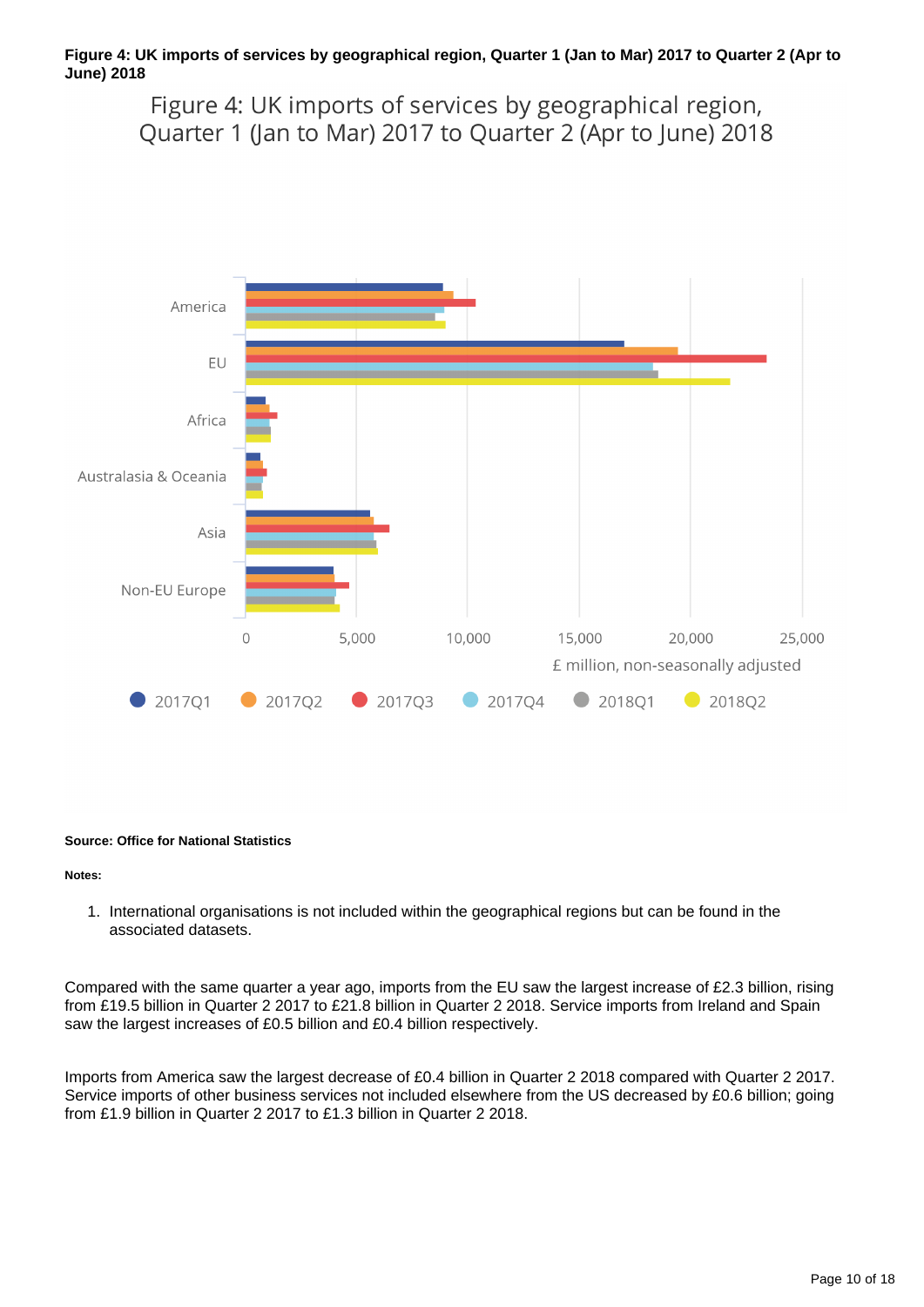### <span id="page-10-0"></span>**8 . The 10 highest-value trading partners for services imports accounted for almost two-thirds of total service imports**

The value of imports to the UK from the UK's top 10 import destinations increased in Quarter 2 (Apr to June) 2018 compared with Quarter 1 (Jan to Mar) 2018. The only exceptions were imports from Japan and India, which decreased by very small amounts.

The US remains the UK's largest import partner, accounting for £7.1 billion, or 16.5% of imports of services. The value of imports from Spain was the second highest, with imports from France the third highest. Imports from Spain and France were equivalent to 9.1% and 8.0% of total UK services imports, as shown in Table 4. The top three countries accounted for 33.6% of all UK services imports.

Table 4: Largest import partner countries, Quarter 2 (Apr to June) 2017 to Quarter 2 2018, UK

| <b>Country</b>           | £ million  |            |            | <b>Cumulative</b><br>percentages<br>of total services imports |                  |            |            |
|--------------------------|------------|------------|------------|---------------------------------------------------------------|------------------|------------|------------|
|                          | Q2<br>2017 | Q3<br>2017 | Q4<br>2017 | Q1<br>2018                                                    | Q2<br>2018       | Q2<br>2017 | Q2<br>2018 |
| <b>United States</b>     | 7,687      | 8,003      |            | 7,036 6,946 7,121                                             |                  | 18.9       | 16.5       |
| Spain                    | 3,530      | 4,591      |            | 3,087 3,172 3,915 27.6                                        |                  |            | 25.6       |
| France                   | 3,173      |            |            | 3,553 2,967 2,943 3,426 35.4                                  |                  |            | 33.6       |
| Germany                  | 2,186      |            |            | 2,679 2,201 2,074 2,467 40.8                                  |                  |            | 39.3       |
| Ireland                  | 1,769      |            |            | 2,223 1,780 1,690 2,237 45.1                                  |                  |            | 44.5       |
| <b>Netherlands</b>       | 1,438      | 1,566      |            | 1,376 1,558 1,628 48.6                                        |                  |            | 48.3       |
| <b>Italy</b>             | 1,310      | 1,656      |            | 1,204 1,259 1,462 51.9                                        |                  |            | 51.7       |
| Japan                    | 1,153      | 1,278      |            | 1,278 1,167 1,163 54.7                                        |                  |            | 54.4       |
| India                    | 775        | 874        | 728        |                                                               | 1,069 1,067 56.6 |            | 56.9       |
| Switzerland              | 980        | 1,108 929  |            | 948                                                           | 1,031            | 59.0       | 59.3       |
| Rest of the World 16,674 |            |            |            | 20,065 16,651 16,207 17,545 100.0                             |                  |            | 100.0      |

Source: Office for National Statistics

#### **Notes**

1. Quarter 1 is January to March, Quarter 2 is April to June, Quarter 3 is July to September and Quarter 4 is October to December. [Back to table](#page-0-0)

When compared with the same quarter a year ago, the US saw a decrease in service imports to the UK of 7.4% in Quarter 2 2018. This was primarily driven by falls in imports of other business services not included elsewhere of £0.6 billion.

Of the top 10 countries, Ireland and Spain saw the largest value increase compared with the same quarter a year ago; £0.5 billion and £0.4 billion respectively.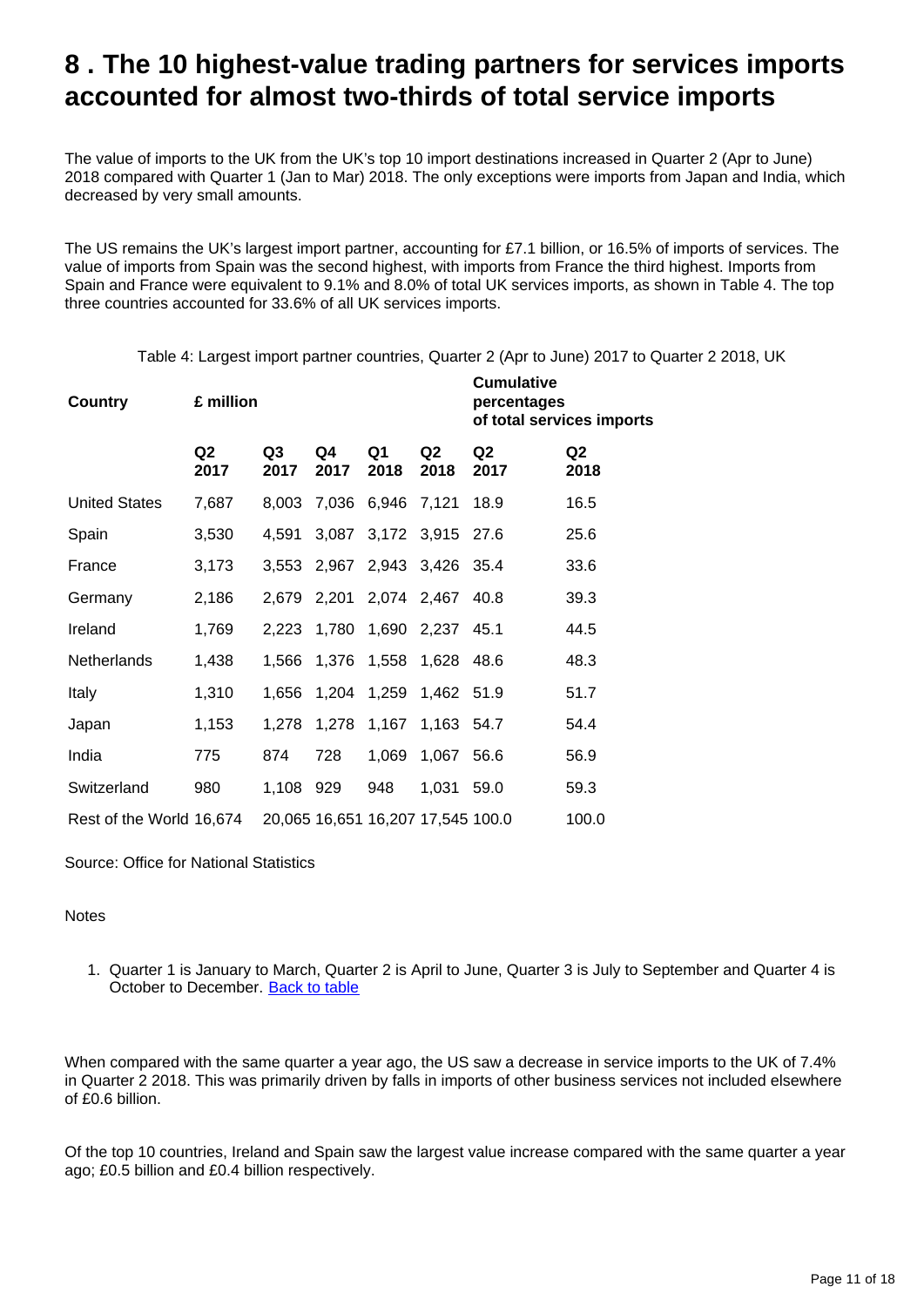## <span id="page-11-0"></span>**9 . Imports of travel services in Quarter 2 2018 accounted for 35.9% of total UK imports**

Travel was the largest service type import accounting for 35.9% of total imports in Quarter 2 (Apr to June) 2018. Imports of travel services has seen a 34.6% increase in Quarter 2 2018 compared with Quarter 1 (Jan to Mar) 2018.

Users should note that this data shows the seasonal trends throughout the year with the majority of imports of travel seen in Quarter 2 and Quarter 3. Travel covers goods and services provided to UK residents during visits abroad of less than one year, excluding students and medical patients who remain residents of their country of origin, even if the length of stay in another economy is more than a year. Transport to and from the UK is excluded from travel and shown as passenger services under transportation.

Table 5: Largest service type imports, Quarter 2 (Apr to June) 2017 to Quarter 2 2018, UK

| Service type                                             | £<br>million           |            | <b>Cumulative</b><br>percentages<br>of total services<br>imports |            |                        |                        |                        |
|----------------------------------------------------------|------------------------|------------|------------------------------------------------------------------|------------|------------------------|------------------------|------------------------|
|                                                          | Q <sub>2</sub><br>2017 | Q3<br>2017 | Q4<br>2017                                                       | Q1<br>2018 | Q <sub>2</sub><br>2018 | Q <sub>2</sub><br>2017 | Q <sub>2</sub><br>2018 |
| Travel                                                   | 13.774                 |            | 19,339 11,712 11,482 15,454 33.9                                 |            |                        |                        | 35.9                   |
| <b>Other Business Services</b>                           | 9.611                  |            | 9,758 9,616 9,235 8,652 57.5                                     |            |                        |                        | 56.0                   |
| Transportation                                           | 5.446                  |            | 6,168 5,261 5,807                                                |            | 6,083 70.9             |                        | 70.1                   |
| Financial                                                | 3.697                  |            | 3,853 3,967 4,103 4,193 80.0                                     |            |                        |                        | 79.8                   |
| Telecommunications, computer and information<br>services | 2.782                  |            | 2,839 2,856 2,956 3,075 86.8                                     |            |                        |                        | 87.0                   |
| Other service types                                      | 5.365                  |            | 5,639 5,825 5,450 5,605                                          |            |                        | 100.0                  | 100.0                  |

Source: Office for National Statistics

#### **Notes**

1. Quarter 1 is January to March, Quarter 2 is April to June, Quarter 3 is July to September and Quarter 4 is October to December. [Back to table](#page-0-0)

In Quarter 2 2018, Spain was the largest import partner for travel services, accounting for 18.5% of total travel services imported. The £2.9 billion imports of travel to Spain was predominantly from £2.5 billion of personal travel.

The US is the second-largest import partner of travel services, followed by France, Italy and Greece. The top five import partners accounted for 47.7% of total imports of travel services.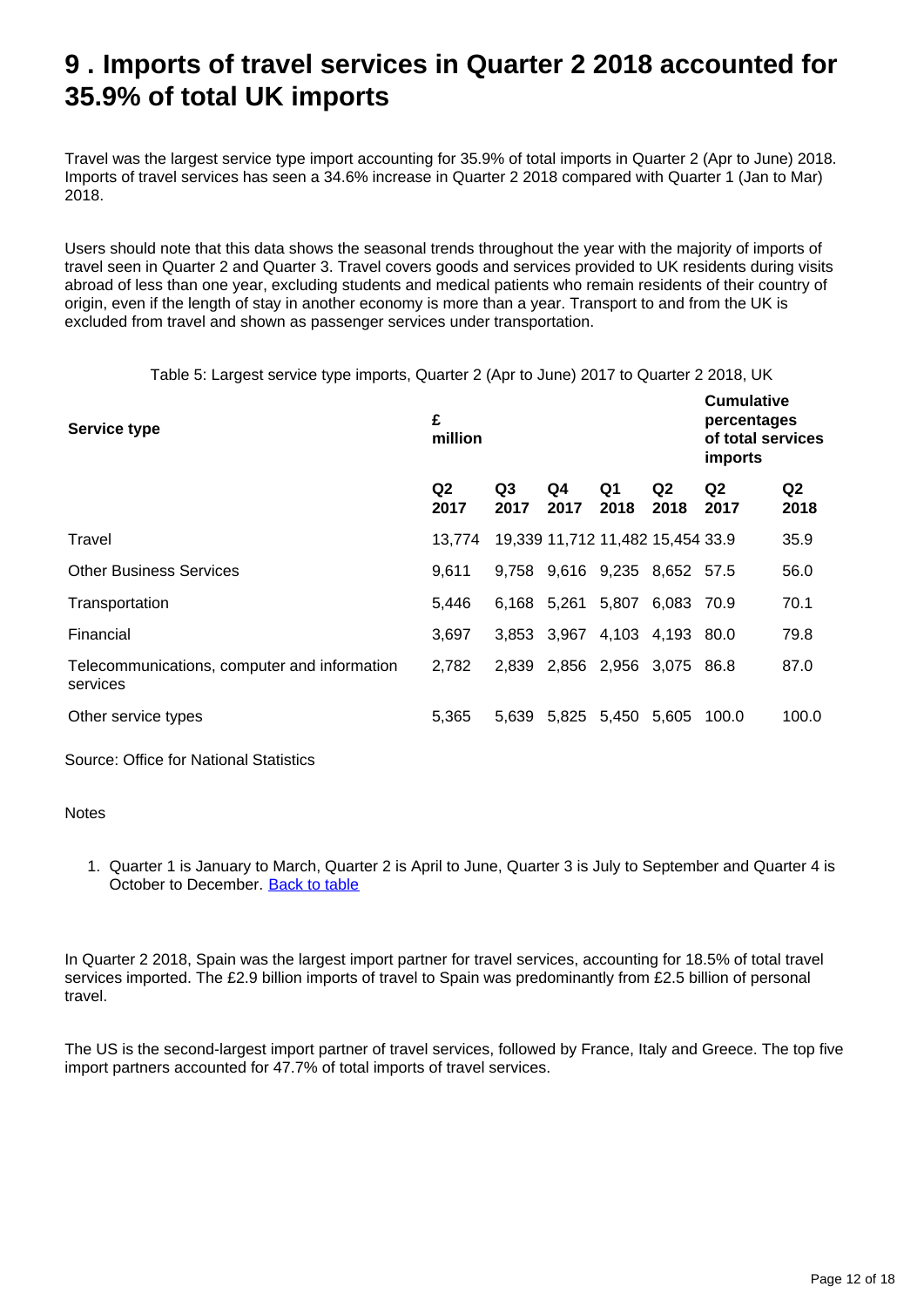### **Figure 5: Imports of travel by partner country, Quarter 2 (Apr to June) 2018** Figure 5: Imports of travel by partner country, Quarter 2 (Apr to June) 2018



**Source: Office for National Statistics**

# <span id="page-12-0"></span>**10 . In 2017 exports to EU and non-EU countries were similar for top-level service types**

In 2017 other business services was the largest export service type for both EU and non-EU countries; 29.0% and 28.4% respectively of their total exports, seen in Figure 6. Within other business services, other business services not included elsewhere is the predominant service type for both EU and non-EU countries, followed by legal, accounting, management consulting and public relations.

Financial services were the second-largest export service type for both EU and non-EU countries, making up 22.4% of EU exports and 20.6% of exports to non-EU countries; this was driven by explicitly charged and other financial services.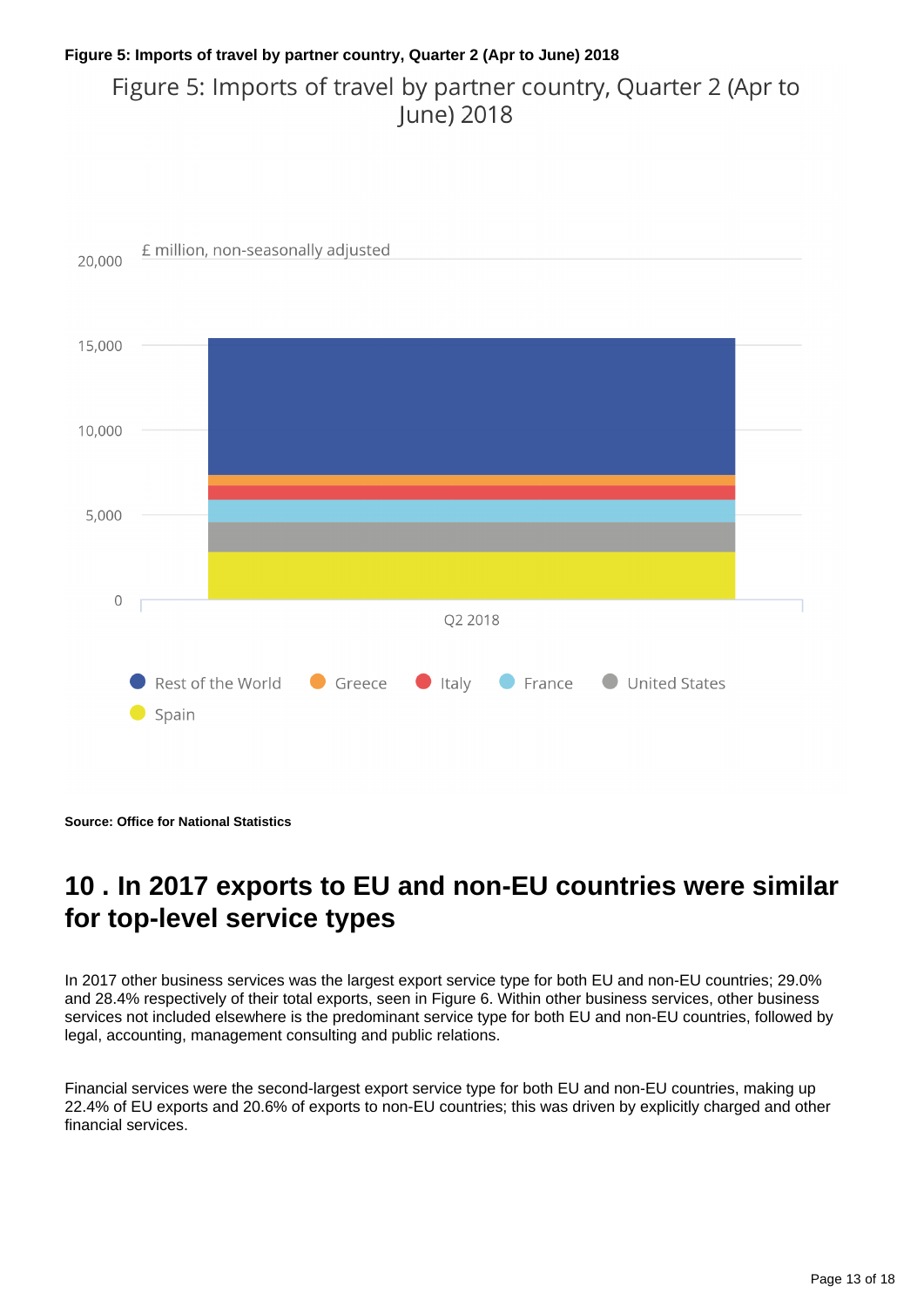#### **Figure 6: Proportion of exports to EU and non-EU countries by 1-digit service type, 2017**

Figure 6: Proportion of exports to EU and non-EU countries by 1-digit service type, 2017



#### **Source: Office for National Statistics**

When comparing 2017 with the previous year, exports of services to Ireland increased by £3.1 billion, driven by other business services not included elsewhere. Exports to the US increased by £2.3 billion, which can be attributed to a few service types, primarily financial services, transportation and travel.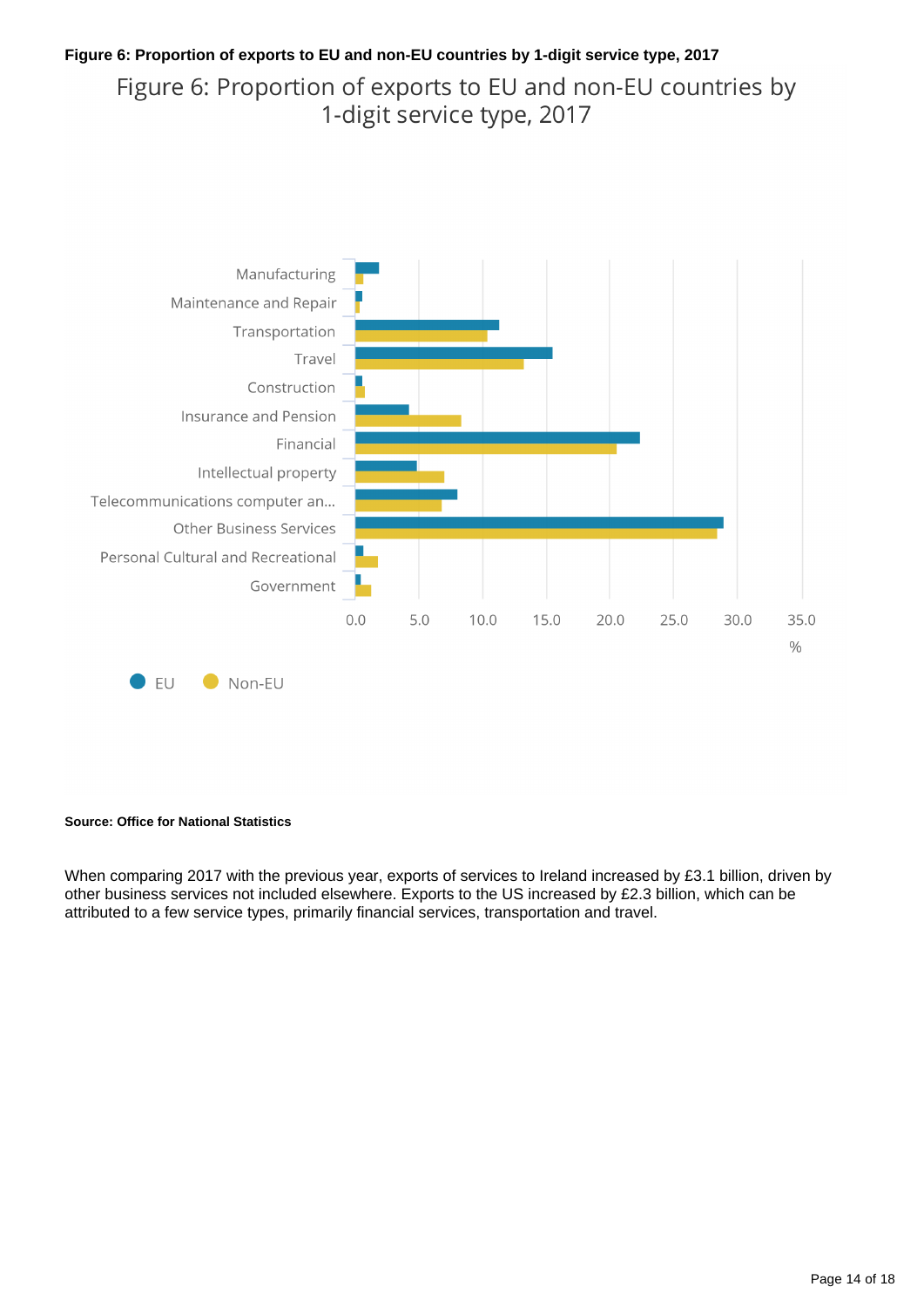|                     |           |            |  | Table 6: Largest export partner country value changes in 2017 compared with 2016, UK |  |  |  |  |
|---------------------|-----------|------------|--|--------------------------------------------------------------------------------------|--|--|--|--|
|                     | £ million |            |  | %                                                                                    |  |  |  |  |
|                     | 2016      |            |  | 2017 Value change Percentage change                                                  |  |  |  |  |
| Ireland             | 12357     | 15414 3057 |  | 24.7                                                                                 |  |  |  |  |
| United States 53837 |           | 56183 2346 |  | 4.4                                                                                  |  |  |  |  |
| <b>Netherlands</b>  | 14977     | 17287 2310 |  | 15.4                                                                                 |  |  |  |  |
| Germany             | 17431     | 19013 1582 |  | 9.1                                                                                  |  |  |  |  |
| France              | 15745     | 17320 1575 |  | 10.0                                                                                 |  |  |  |  |

Source: Office for National Statistics

**Notes** 

1. United States including Puerto Rico. [Back to table](#page-0-0)

### <span id="page-14-0"></span>**11 . In 2017 travel was the biggest import to the EU whereas other business services was the biggest import to non-EU countries**

For imports of services, EU and non-EU countries share the same top two service types of travel and other business services but in a different order. Travel was the EU's largest service type import making up 42.0% of total imports from the EU. For non-EU countries, other business services was the largest service type with 27.6% of total non-EU imports, seen in Figure 7.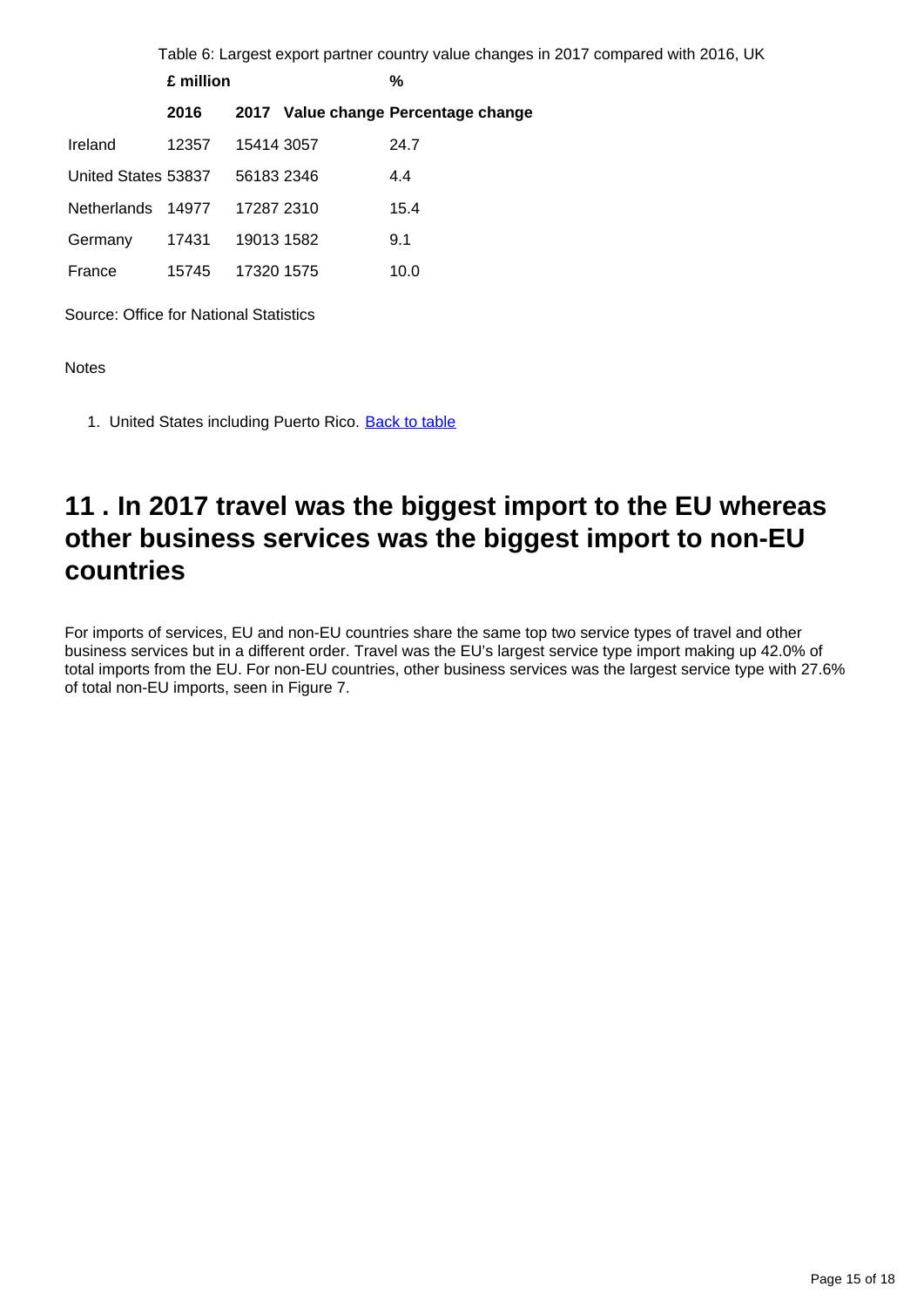### **Figure 7: Proportion of imports from EU and non-EU countries by 1-digit service type, 2017** Figure 7: Proportion of imports from EU and non-EU countries by 1-digit service type, 2017



#### **Source: Office for National Statistics**

Imports of services to the US has also increased by £1.3 billion in 2017 when compared with the previous year. Other business services not included elsewhere accounted for £0.7 billion of this increase.

Service imports from Malaysia saw a 111.4% increase; from £0.7 billion in 2016 to £1.4 billion in 2017. This was primarily driven by an increase in other business services not included elsewhere.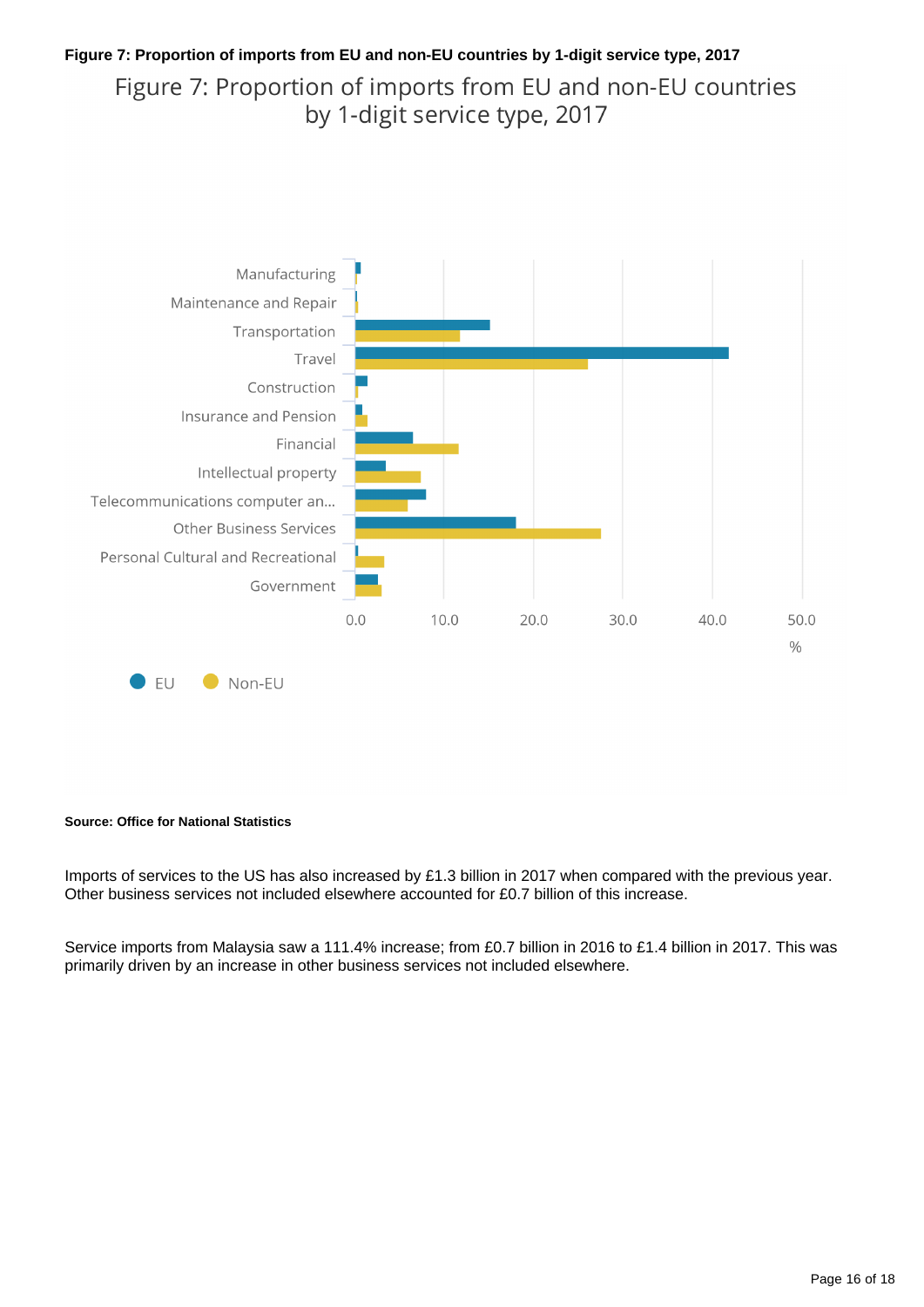|                     |           |            |        | Table 7: Largest import partner country value changes in 2017 compared with 2016, UK |
|---------------------|-----------|------------|--------|--------------------------------------------------------------------------------------|
|                     | £ million |            |        | $\%$                                                                                 |
|                     | 2016      |            |        | 2017 Value change Percentage change                                                  |
| United States 28220 |           | 29551 1331 |        | 4.7                                                                                  |
| Japan               | 3691      | 4971       | 1280   | 34.7                                                                                 |
| Bermuda             | 999       | 2048 1049  |        | 105.0                                                                                |
| Malaysia            | 683       | 1444 761   |        | 111.4                                                                                |
| Guernsey            | 1771      | 1071       | $-700$ | $-39.5$                                                                              |

Source: Office for National Statistics

Notes

1. United States including Puerto Rico. [Back to table](#page-0-0)

## <span id="page-16-0"></span>**12 . Explore the new trade in services data with our interactive tools**

We have produced some interactive tools to help explore the data. At this stage we are unable to include the country by service type element but will look to develop these further for future releases.

Select a country by hovering over it or using the drop-down menu.

What about trade in a particular service type?

Use our interactive tools to understand UK trade of a particular service type.

Click through the levels to explore the data and see the proportion we traded with the EU.

What questions do you have about the new data? Do you find these tools helpful? Please email trade@ons.gov. uk with your comments.

## <span id="page-16-1"></span>**13 . Quality and Methodology**

Trade in services covers export and import activity across 12 categories: